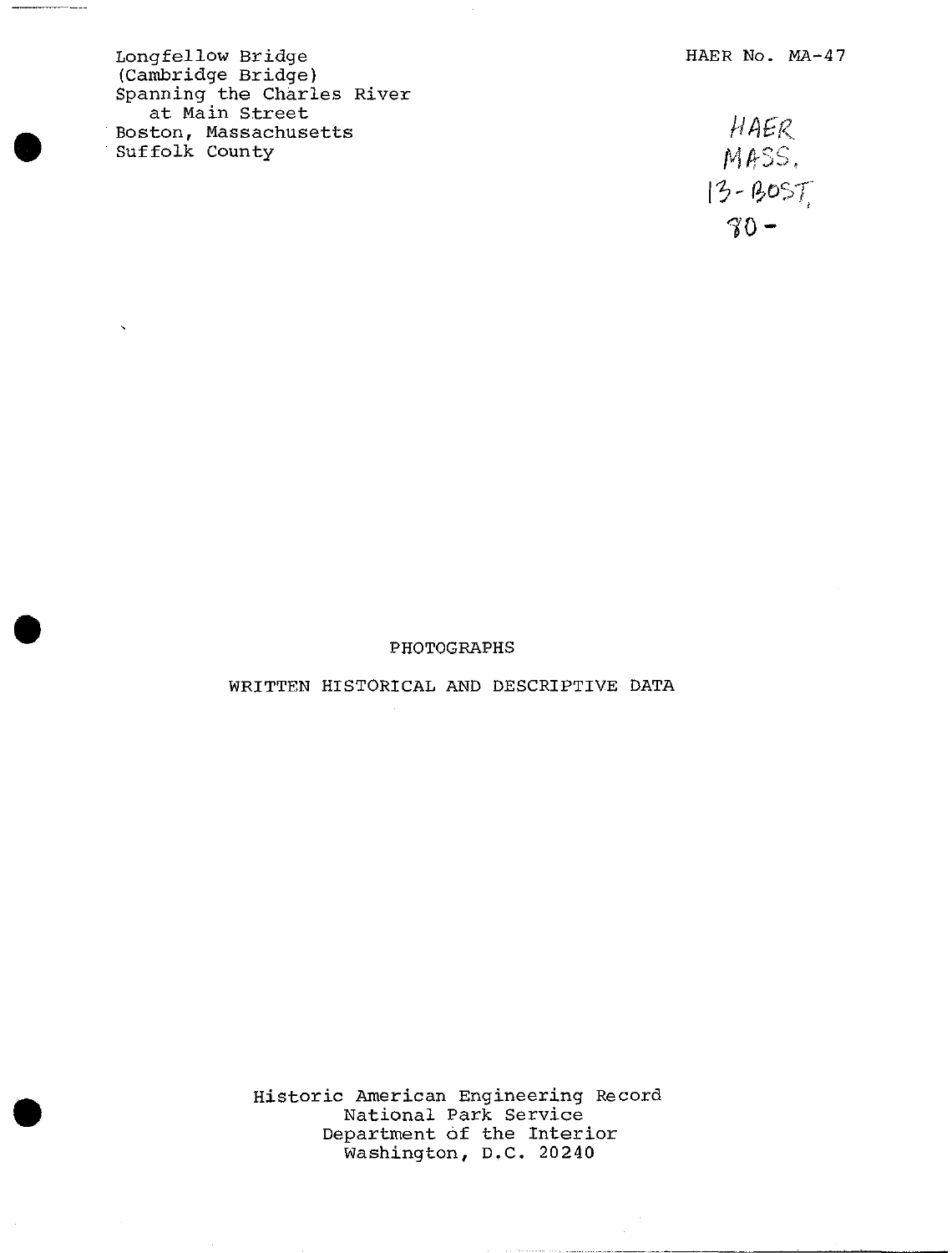## HISTORIC AMERICAN ENGINEERING RECORD

*m> 1f0*

LONGFELLOW BRIDGE (CAMBRIDGE BRIDGE) HAER MA-47

Date: 1900-1907

Location: Spanning the Charles River at Main Street, between Boston and Cambridge, Massachusetts.

Designed by: William Jackson, Chief Engineer, and Edmund M. Wheelwright, Architect

Owner: City of Boston

**#**

Significance: The chief monument of the Charles River Basin and the structure which does more than any other to formalize the planning of the river is the Longfellow Bridge, designed, the bridge commissioners wrote in 1900, "to furnish the eastern boundary of a great park system along 18 miles of river...destined to be the most beautiful park in the country. It is the present purpose, to make the new Cambridge Bridge one of the finest and most beautiful structures in the world."

> The Longfellow Bridge was authorized by the same 1894 legislation which authorized the Boston Transit Commission, the Tremont Subway, and the Charleston Bridge. Like the Tremont Street Subway, the Longfellow Bridge was in large part a result of heavy streetcar congestion brought about by the increased traffic of the new electric cars. The old West Cambridge Bridge, constructed in 1793 and rebuilt in 1854, had been on the very first route to carry horsecar traffic, in 1856.

Originally known as the Cambridge Bridge, the present structure was begun in July 1900 and completed in 1907. The Chief Engineer was William Jackson (1848-1910). City Engineer since 1885, Jackson had been responsible for most of Boston's major bridges in this period, among them the Charlestown, Northern Avenue, and Harvard bridges. The Cambridge Bridge, completed three years before his death, was his most important project.

The architect responsible for much of the monumental character of the bridge was Edmund M. Wheelwright (1854-1912). Wheelwright had worked for both Peabody and Stearns, and McKim, Mead & White before starting in Boston